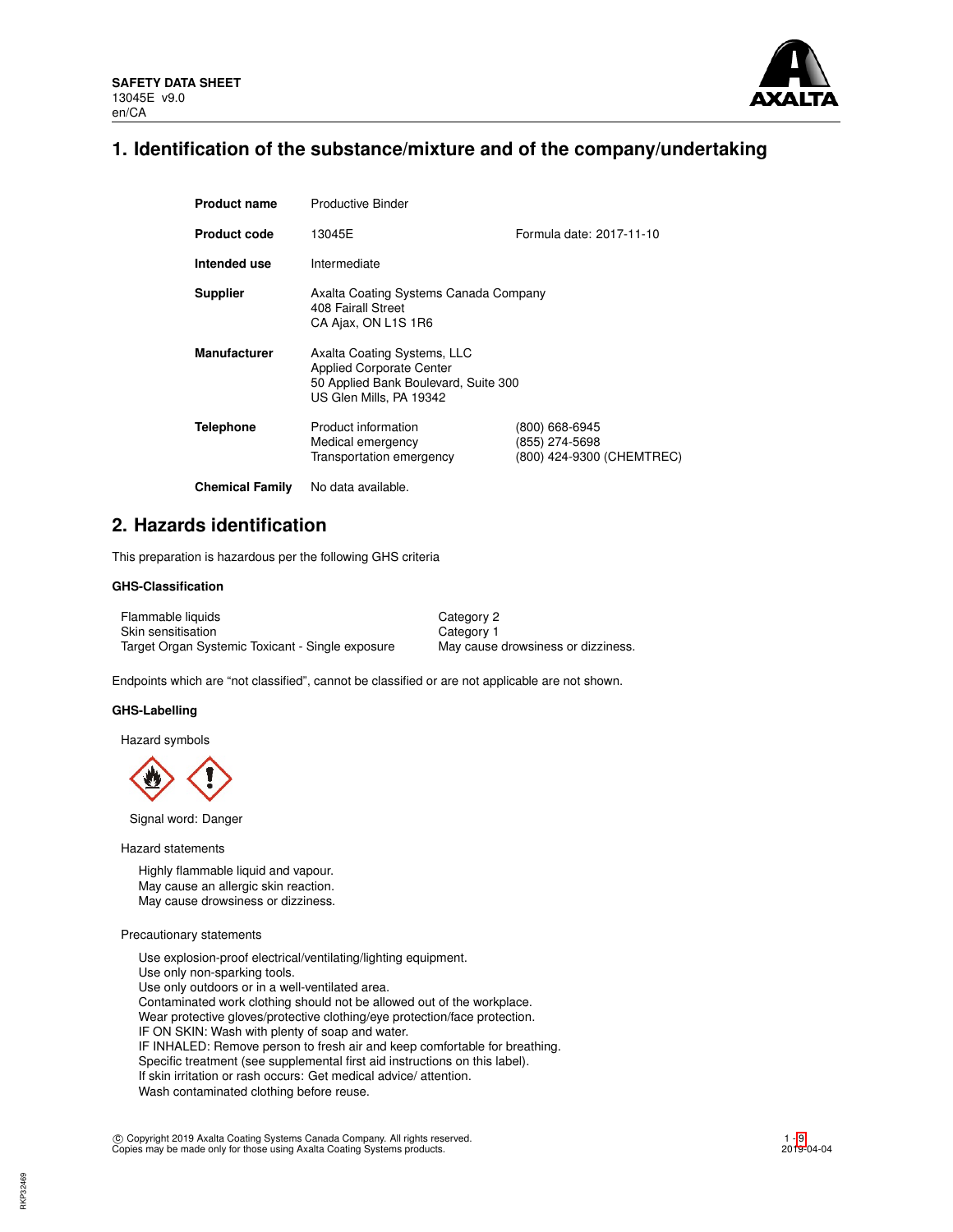

Store in a well-ventilated place. Keep container tightly closed. Store locked up. Dispose of contents/container in accordance with local regulations. Keep away from heat, hot surfaces, sparks, open flames and other ignition sources. No smoking. Ground and bond container and receiving equipment. Take action to prevent static discharges. Avoid breathing dust/ fume/ gas/ mist/ vapours/ spray. IF ON SKIN (or hair): Take off immediately all contaminated clothing. Rinse skin with water or shower. IF exposed or concerned: Call a POISON CENTER/doctor.

# **Other hazards which do not result in classification**

Intentional misuse by deliberately concentrating and inhaling the contents may be harmful or fatal.

**The following percentage of the mixture consists of ingredient(s) with unknown acute toxicity:**  $0 %$ 

# **3. Composition/information on ingredients**

Mixture of synthetic resins and solvents

### **Components**

| CAS-No.   | Chemical name             | Concentration |
|-----------|---------------------------|---------------|
| 110-43-0  | Methyl amyl ketone        | $10 - 30%$    |
| 67-64-1   | Acetone                   | $3 - 7%$      |
| 763-69-9  | Ethyl 3-ethoxy propionate | $1 - 5%$      |
| $97-86-9$ | Isobutyl methacrylate     | $0.1 - 1.0\%$ |

Actual concentration ranges withheld as a trade secret. Non-regulated ingredients 60 - 70%

# **4. First aid measures**

### **Eye contact**

Remove contact lenses. Irrigate copiously with clean, fresh water for at least 15 minutes, holding the eyelids apart. Seek medical advice.

### **Skin contact**

Do NOT use solvents or thinners. Take off all contaminated clothing immediately. Wash skin thoroughly with soap and water or use recognized skin cleanser. If skin irritation persists, call a physician.

#### **Inhalation**

Avoid inhalation of vapour or mist. Move to fresh air in case of accidental inhalation of vapours. If breathing is irregular or stopped, administer artificial respiration. If unconscious place in recovery position and seek medical advice. If symptoms persist, call a physician.

### **Ingestion**

If swallowed, seek medical advice immediately and show this safety data sheet (SDS) or product label. Do NOT induce vomiting. Keep at rest.

### **Most Important Symptoms/effects, acute and delayed**

# **Inhalation**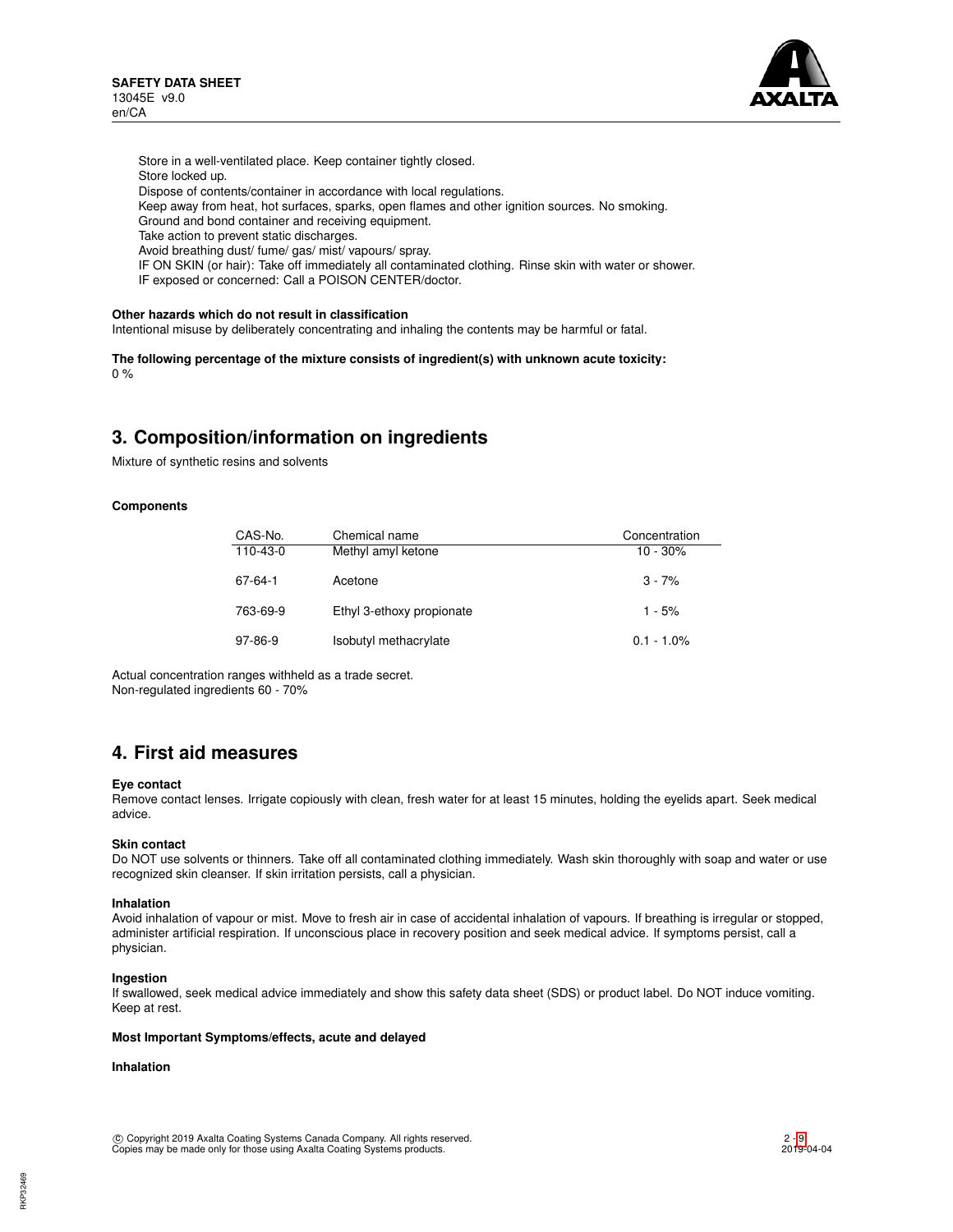

May cause nose and throat irritation. May cause nervous system depression characterized by the following progressive steps: headache, dizziness, nausea, staggering gait, confusion, unconsciousness. Reports have associated repeated and prolonged overexposure to solvents with permanent brain and nervous system damage.

### **Ingestion**

May result in gastrointestinal distress.

### **Skin or eye contact**

May cause irritation or burning of the eyes. Repeated or prolonged liquid contact may cause skin irritation with discomfort and dermatitis.

#### **Indication of Immediate medical attention and special treatment needed if necessary**

No data available on the product. See section 3 and 11 for hazardous ingredients found in the product.

# **5. Firefighting measures**

#### **Suitable extinguishing media**

Universal aqueous film-forming foam, Carbon dioxide (CO2), Dry chemical

# **Extinguishing media which shall not be used for safety reasons**

High volume water jet

# **Hazardous combustion products**

CO, CO2, smoke, and oxides of any heavy metals that are reported in "Composition, Information on Ingredients" section.

## **Fire and Explosion Hazards**

Flammable liquid. Vapor/air mixture will burn when an ignition source is present.

#### **Special Protective Equipment and Fire Fighting Procedures**

Full protective flameproof clothing should be worn as appropriate. Wear self-contained breathing apparatus for firefighting if necessary. In the event of fire, cool tanks with water spray. Do not allow run-off from fire fighting to enter public sewer systems or public waterways.

# **6. Accidental release measures**

## **Procedures for cleaning up spills or leaks**

Ventilate area. Remove sources of ignition. Prevent skin and eye contact and breathing of vapor. Wear a properly fitted air-purifying respirator with organic vapor cartridges (NIOSH approved TC-23C), eye protection, gloves and protective clothing. Confine, remove with inert absorbent, and dispose of properly.

## **Environmental precautions**

Do not let product enter drains. Notify the respective authorities in accordance with local law in the case of contamination of rivers, lakes or waste water systems.

# **7. Handling and storage**

### **Precautions for safe handling**

Observe label precautions. Keep away from heat, sparks, flame, static discharge and other sources of ignition. VAPORS MAY CAUSE FLASH FIRE. Close container after each use. Ground containers when pouring. Do not transfer contents to bottles or unlabeled containers. Wash thoroughly after handling and before eating or smoking. Do not store above 49 °C (120 °F). If material is a coating: do not sand, flame cut, braze or weld dry coating without a NIOSH approved air purifying respirator with particulate filters or appropriate ventilation , and gloves. Combustible dust clouds may be created where operations produce fine material (dust). Avoid formation of significant deposits of material as they may become airborne and form combustible dust clouds. Build up of fine material should be cleaned using gentle sweeping or vacuuming in accordance with best practices. Cleaning methods (e.g. compressed air) which can generate potentially combustible dust clouds should not be used.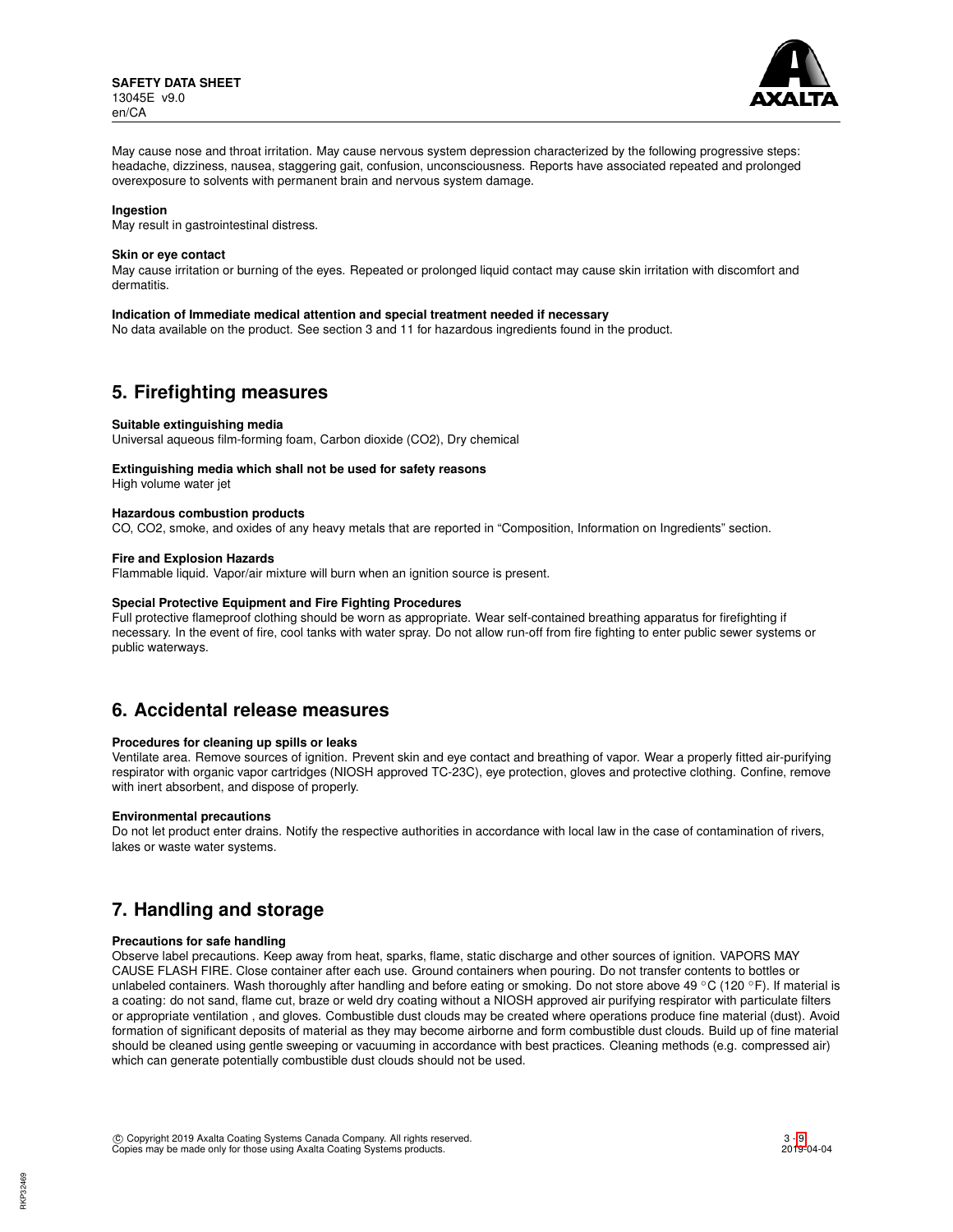

### **Advice on protection against fire and explosion**

Solvent vapours are heavier than air and may spread along floors. Vapors may form explosive mixtures with air and will burn when an ignition source is present. Always keep in containers of same material as the original one. Never use pressure to empty container: container is not a pressure vessel. The accumulation of contaminated rags may result in spontaneous combustion. Good housekeeping standards and regular safe removal of waste materials will minimize the risks of spontaneous combustion and other fire hazards.

# **Storage**

### **Requirements for storage areas and containers**

Observe label precautions. Store in a dry, well ventilated place away from sources of heat, ignition and direct sunlight. No smoking. Prevent unauthorized access. Containers which are opened must be carefully resealed and kept upright to prevent leakage.

## **Advice on common storage**

Store separately from oxidizing agents and strongly alkaline and strongly acidic materials.

# **8. Exposure controls/personal protection**

## **Engineering controls and work practices**

Provide adequate ventilation.This should be achieved by a good general extraction and -if practically feasible- by the use of a local exhaust ventilation.If these are not sufficient to maintain concentrations of particulates and solvent vapour below the OEL, suitable respiratory protection must be worn.

## **National occupational exposure limits**

| CAS-No.  | Chemical name      | Source Time                             | Type                             | Value                           | Note |
|----------|--------------------|-----------------------------------------|----------------------------------|---------------------------------|------|
| 110-43-0 | Methyl amyl ketone | ACGIH 8 hr                              | <b>TWA</b>                       | 50 ppm                          |      |
|          |                    | OSHA 8 hr                               | <b>TWA</b>                       | $100$ ppm                       |      |
| 67-64-1  | Acetone            | ACGIH 15 min<br>ACGIH 8 hr<br>OSHA 8 hr | STEL<br><b>TWA</b><br><b>TWA</b> | 750 ppm<br>500 ppm<br>1,000 ppm |      |

# **Glossary**

CEIL Ceiling exposure limit

STEL Short term exposure limit

TWA Time weighted average

TWAE Time-Weighted Average

### **Protective equipment**

Personal protective equipment should be worn to prevent contact with eyes, skin or clothing.

### **Respiratory protection**

Do not breathe vapors or mists. Wear a properly fitted air-purifying respirator with organic vapor cartridges (NIOSH approved TC-23C) and particulate filter (NIOSH TC-84A) during application and until all vapors and spray mists are exhausted. In confined spaces, or in situations where continuous spray operations are typical, or if proper air-purifying respirator fit is not possible, wear a positive pressure, supplied-air respirator (NIOSH TC-19C). In all cases, follow respirator manufacturer's directions for respirator use. Do not permit anyone without protection in the painting area.

### **Eye protection**

Desirable in all industrial situations. Goggles are preferred to prevent eye irritation. If safety glasses are substituted, include splash guard or side shields.

### **Skin and body protection**

Neoprene gloves and coveralls are recommended.

### **Hygiene measures**

Wash skin thoroughly with soap and water or use recognized skin cleanser. Do NOT use solvents or thinners.

## **Environmental exposure controls**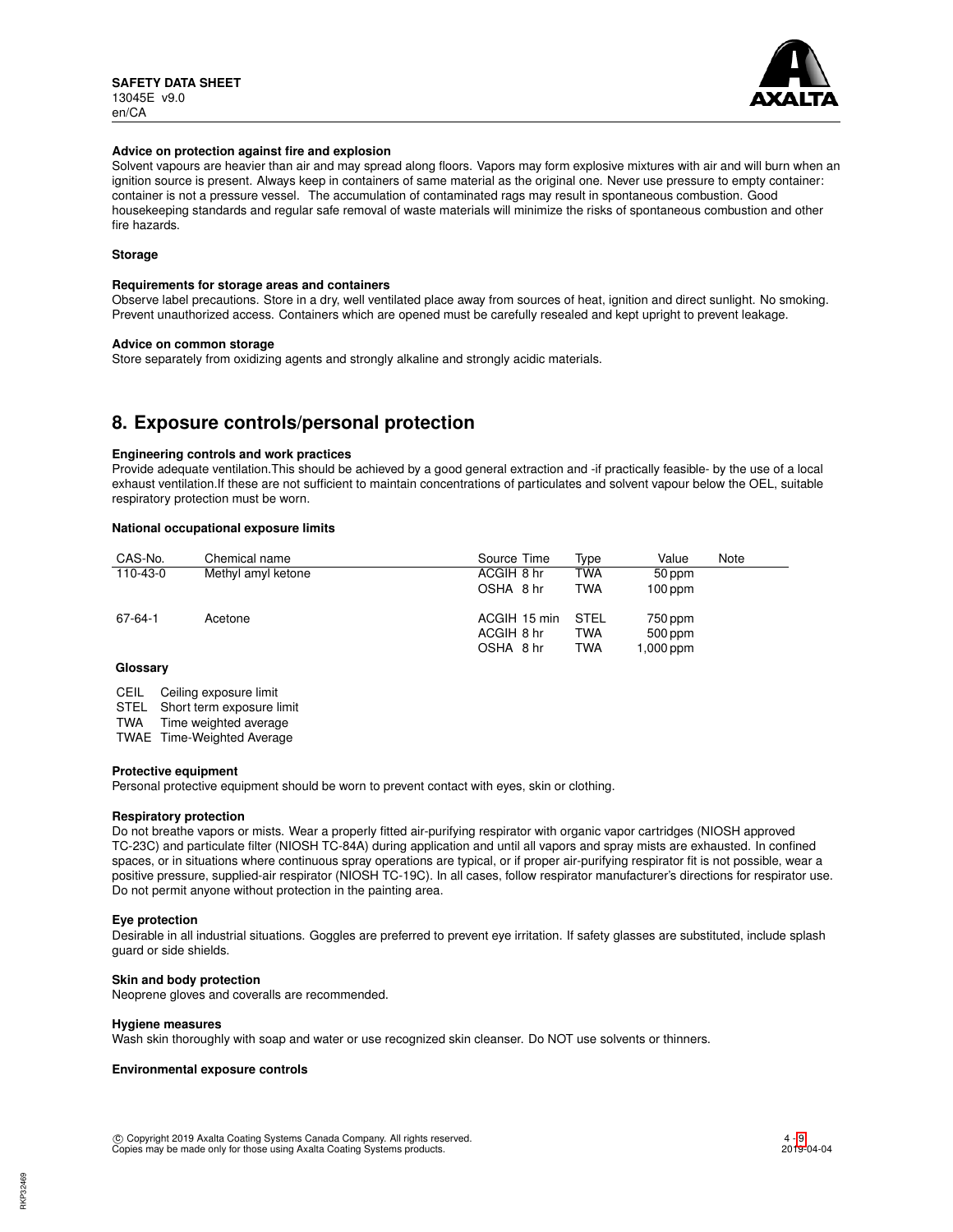Do not let product enter drains.



# **9. Physical and chemical properties**

# **Appearance**

**Form:** liquid **Colour:** clear

| Flash point                                    | $3^{\circ}C$      |               |
|------------------------------------------------|-------------------|---------------|
| Lower Explosive Limit                          | 1.1 $%$           |               |
| Upper Explosive Limit                          | 12.8%             |               |
| Evaporation rate                               | Slower than Ether |               |
| Vapor pressure of principal solvent            | 16.7 hPa          |               |
| Solubility of Solvent In Water                 | moderate          |               |
| Vapor density of principal solvent $(Air = 1)$ | 3.9               |               |
| Approx. Boiling Range                          | $56^{\circ}$ C    |               |
| Approx. Freezing Range                         | $-95 - -36 °C$    |               |
| Gallon Weight (lbs/gal)                        | 8.26              |               |
| <b>Specific Gravity</b>                        | 0.99              |               |
| Percent Volatile By Volume                     | 45.63%            |               |
| Percent Volatile By Weight                     | 37.87%            |               |
| Percent Solids By Volume                       | 54.37%            |               |
| Percent Solids By Weight                       | 62.13%            |               |
| pH (waterborne systems only)                   | Not applicable    |               |
| Partition coefficient: n-octanol/water         | No data available |               |
| Ignition temperature                           | $377^{\circ}$ C   | DIN 51794     |
| Decomposition temperature                      | Not applicable.   |               |
| Viscosity (23 $^{\circ}$ C)                    | Not applicable.   | ISO 2431-1993 |
|                                                |                   |               |

# **10. Stability and reactivity**

# **Stability**

Stable

## **Conditions to avoid**

Stable under recommended storage and handling conditions (see section 7).

### **Materials to avoid**

None reasonably foreseeable.

## **Hazardous decomposition products**

When exposed to high temperatures may produce hazardous decomposition products such as carbon monoxide and dioxide, smoke, oxides of nitrogen.

## **Hazardous Polymerization**

Will not occur.

# **Sensitivity to Static Discharge**

Solvent vapors in air may explode if static grounding and bonding is not used during transfer of this product.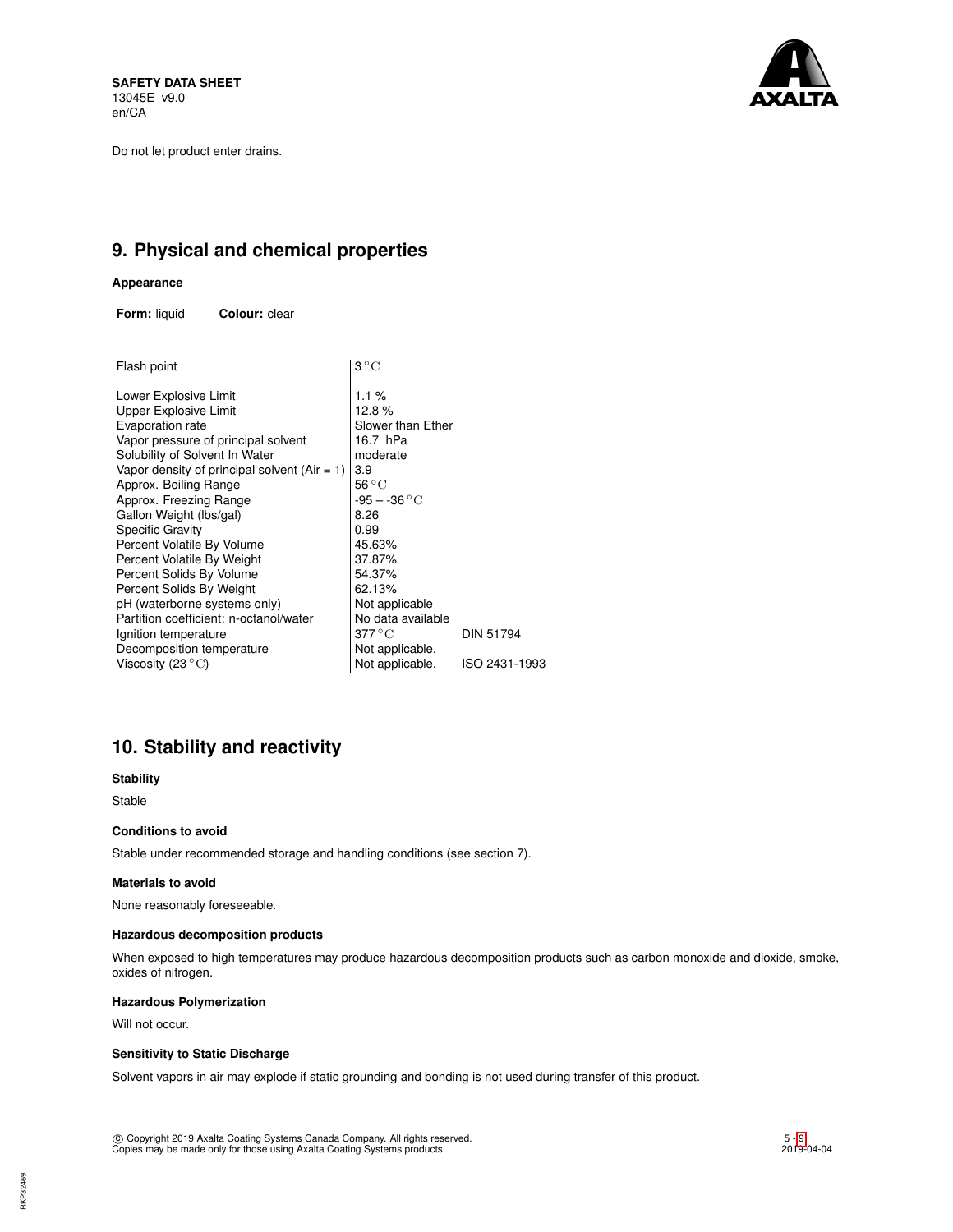

# **Sensitivity to Mechanical Impact**

None known.

# **11. Toxicological information**

## **Information on likely routes of exposure**

### **Inhalation**

May cause nose and throat irritation. May cause nervous system depression characterized by the following progressive steps: headache, dizziness, nausea, staggering gait, confusion, unconsciousness. Reports have associated repeated and prolonged overexposure to solvents with permanent brain and nervous system damage.

### **Ingestion**

May result in gastrointestinal distress.

### **Skin or eye contact**

May cause irritation or burning of the eyes. Repeated or prolonged liquid contact may cause skin irritation with discomfort and dermatitis.

**Delayed and immediate effects and also chronic effects from short and long term exposure:**

**Acute oral toxicity** not hazardous

### **Acute dermal toxicity** not hazardous

## **Acute inhalation toxicity** Not classified according to GHS criteria

% of unknown composition: 0 %

### **Skin corrosion/irritation** Not classified according to GHS criteria

**Serious eye damage/eye irritation** Not classified according to GHS criteria

# **Respiratory sensitisation**

Not classified according to GHS criteria

**Skin sensitisation**

Isobutyl methacrylate Category 1

**Germ cell mutagenicity** Not classified according to GHS criteria

**Carcinogenicity** Not classified according to GHS criteria

### **Toxicity for reproduction** Not classified according to GHS criteria

# **Target Organ Systemic Toxicant - Single exposure**

• **Inhalation**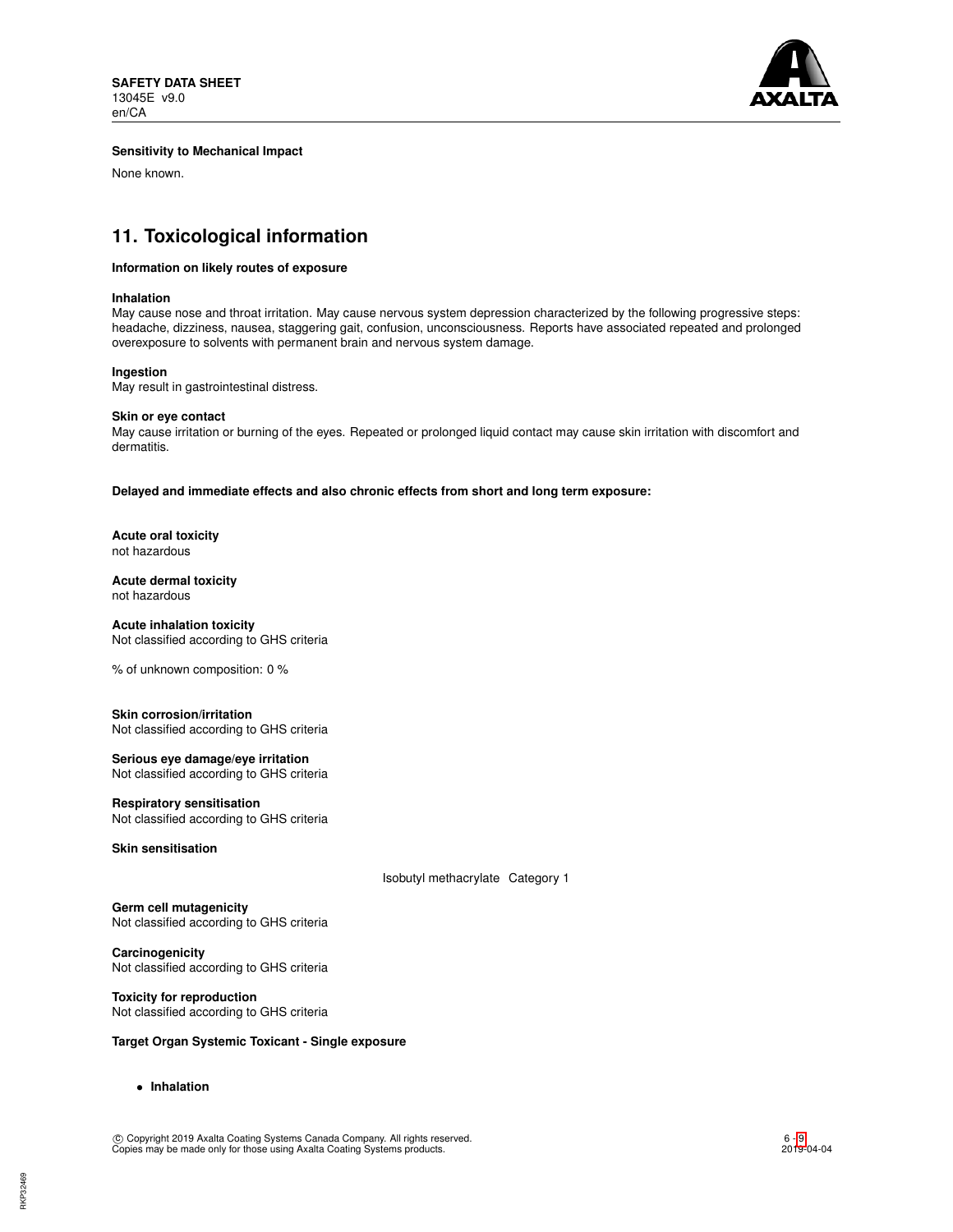

### **Narcotic effects** Methyl amyl ketone

**Target Organ Systemic Toxicant - Repeated exposure** Not classified according to GHS criteria

# **Aspiration toxicity**

Not classified according to GHS criteria

# **Numerical measures of toxicity (acute toxicity estimation (ATE),etc. )**

No information available.

## **Symptoms related to the physical, chemical and toxicological characteristics**

Exposure to component solvents vapours concentration in excess of the stated occupational exposure limit may result in adverse health effect such as mucous membrane and respiratory system irritation and adverse effect on kidney, liver and central nervous system. Symptoms and signs include headache, dizziness, fatigue, muscular weakness, drowsiness and in extreme cases, loss of consciousness. Through skin resorbtion, solvents can cause some of the effects described here. Repeated or prolonged contact with the preparation may cause removal of natural fat from the skin resulting in non-allergic contact dermatitis and absorption through the skin. The liquid splashed in the eyes may cause irritation and reversible damage.

# **12. Ecological information**

There are no data available on the product itself. The product should not be allowed to enter drains or watercourses.

# **13. Disposal considerations**

## **Provincial Waste Classification**

Check appropriate provincial and local waste disposal regulations for proper classifications.

### **Waste Disposal Method**

Do not allow material to contaminate ground water systems. Incinerate or otherwise dispose of waste material in accordance with Federal, State, Provincial, and local requirements. Do not incinerate in closed containers.

# **14. Transport information**

**International transport regulations**

| <b>IMDG (Sea transport)</b><br>UN number:<br>Proper shipping name:               | 1263<br>PAINT RELATED MATERIAL  |
|----------------------------------------------------------------------------------|---------------------------------|
| Hazard Class:<br>Subsidiary Hazard Class:<br>Packing group:<br>Marine Pollutant: | 3<br>Not applicable.<br>н<br>no |
| ICAO/IATA (Air transport)<br>UN number:<br>Proper shipping name:                 | 1263<br>PAINT RELATED MATERIAL  |
| Hazard Class:<br>Subsidiary Hazard Class: Not applicable.<br>Packing group:      | З<br>Ш                          |
| TDG<br>UN number:<br>Proper shipping name:                                       | 1263<br>PAINT RELATED MATERIAL  |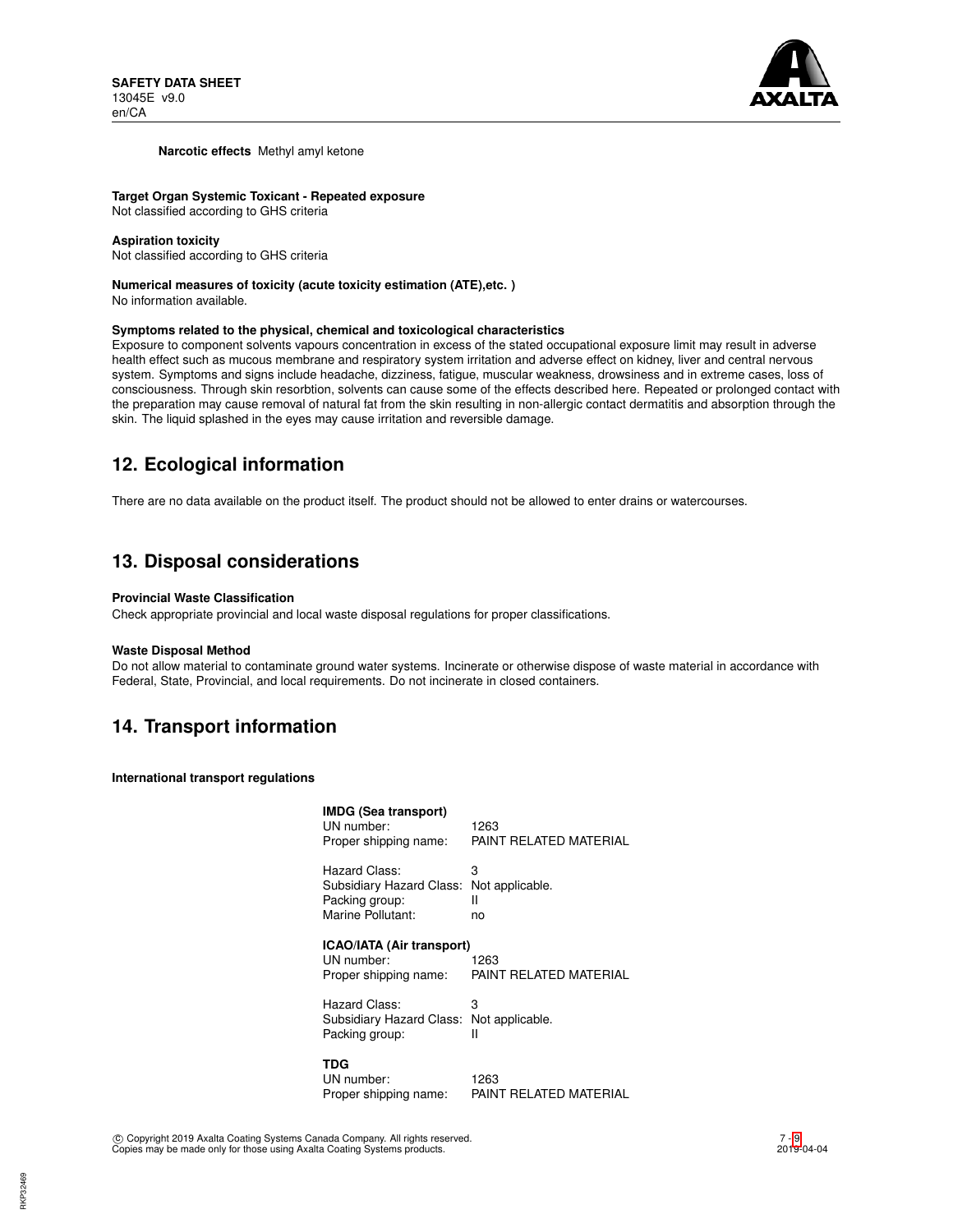

Hazard Class: 3 Subsidiary Hazard Class: Not applicable.<br>Packing group: Il Packing group:

# **Matters needing attention for transportation**

Confirm that there is no breakage, corrosion, or leakage from the container before shipping. Be sure to prevent damage to cargo by loading so as to avoid falling, dropping, or collapse. Ship in appropriate containers with denotation of the content in accordance with the relevant statutes and rules.

# **15. Regulatory information**

## **TSCA Status**

In compliance with TSCA Inventory requirements for commercial purposes.

### **DSL Status**

All components of the mixture are listed on the DSL.

## **Photochemical Reactivity**

Non-photochemically reactive

# **Regulatory information**

| CAS # Ingredient                   |    | 302 TPQ RQ |  | 311/312           | 313 | RQ(lbs) HAP    |     |
|------------------------------------|----|------------|--|-------------------|-----|----------------|-----|
| 110-43-0 Methyl amyl ketone        |    | N NR NR    |  | A.C.F             | N.  | NR.            | - N |
| 67-64-1 Acetone                    | N. | NR NR      |  | A.C.F             | N   | 5.000          | - N |
| 763-69-9 Ethyl 3-ethoxy propionate | N. | NR NR      |  | NA.               | N   | NR.            | N   |
| 97-86-9 Isobutyl methacrylate      | N. |            |  | NR NR A.C.F.N.P.R | N   | N <sub>R</sub> | N   |

### **Key:**

| <b>EPCRA</b>                                      | Emergency Planning and Community Right-to-know Act (aka Title III, SARA)                                                                                                                                                                       |                                            |  |  |
|---------------------------------------------------|------------------------------------------------------------------------------------------------------------------------------------------------------------------------------------------------------------------------------------------------|--------------------------------------------|--|--|
| 302                                               | Extremely hazardous substances                                                                                                                                                                                                                 |                                            |  |  |
| $311/312$ Categories $F =$ Fire Hazard            | $R =$ Reactivity Hazard<br>P = Pressure Related Hazard                                                                                                                                                                                         | $A = Acute$ Hazard<br>$C =$ Chronic Hazard |  |  |
| 313 Information                                   | Section 313 Supplier Notification - The chemicals listed above with<br>a 'Y' in the 313 column are subject to reporting requirements of<br>Section 313 of the Emergency Planning and Community<br>Right-to-Know act of 1986 and of 40 CFR 372. |                                            |  |  |
| <b>CERCLA</b><br>HAP<br>TPQ.<br>RQ.<br>NA.<br>NR. | Comprehensive Emergency Response, Compensation and Liability Act of 1980.<br>Listed as a Clean Air Act Hazardous Air Pollutant.<br>Threshold Planning Quantity.<br><b>Reportable Quantity</b><br>not available<br>not regulated                |                                            |  |  |

# **16. Other information**

HMIS rating H: 2 F: 3 R: 0